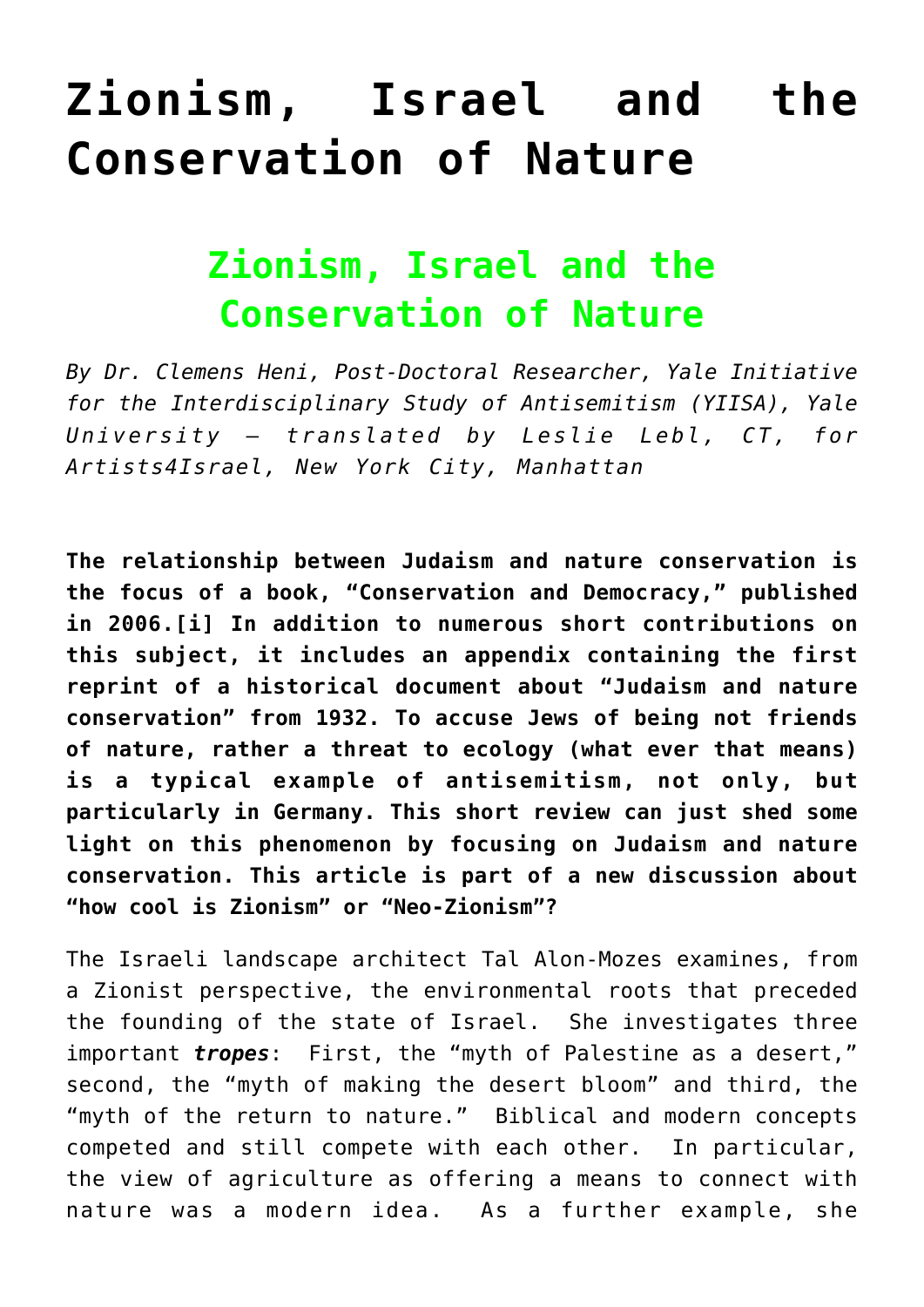introduces the proposal of Yehoshua Margolin (1877-1947) to situate kindergartens inside gardens. Margolin wrote books and study plans on 'nature studies' for kindergartens as well as grammar schools and founded the first Hebrew-Pedagogical Institute in 1932.

Henning Eikenberg adds to this and reports about the history of nature conservation in the State of Israel. It is striking that, in Israel, the programs of the Ministry of Environmental Protection are funded up to 75% not by the state budget but by entrance fees and donations, many of them from the Jewish diaspora. That pattern is consistent with the origins of the nature conservation movement, which developed from the bottom up rather than being initiated by the state. For example, the NGO Society for the Protection of Nature in Israel (SPNI), a key player, was founded 35 years before the establishment of an independent Ministry of Environmental Protection in 1988. One of the founders of SPNI was the Zionist Heinrich Mendelssohn (1910-2002). In the Weimar Republic, he was *inter alia* a member of the Zionist student group Kadimah. In 1933 he emigrated to Palestine. A zoologist, he helped found the Tel Aviv University. Mendelssohn "is considered today as one of the founding fathers of environmental protection in Israel."

Alois P. Hüttermann completes this volume with a short description of nature conservation in ancient Israel. After the destruction of the Temple by the Romans in 70 CE, the Jews were driven into less fertile agricultural areas. Normally, such plots would appear suitable for herds of smaller animals such as sheep or goats. The rabbis knew, however, that these animals' grazing habits would denude the pastures and cause desertification, so it was decided to forbid Jews to keep smaller animals. As a result, desertification did not occur. Hüttermann proposes using this approach to prevent desertification today (for example, in Mauretania, Iran, or China).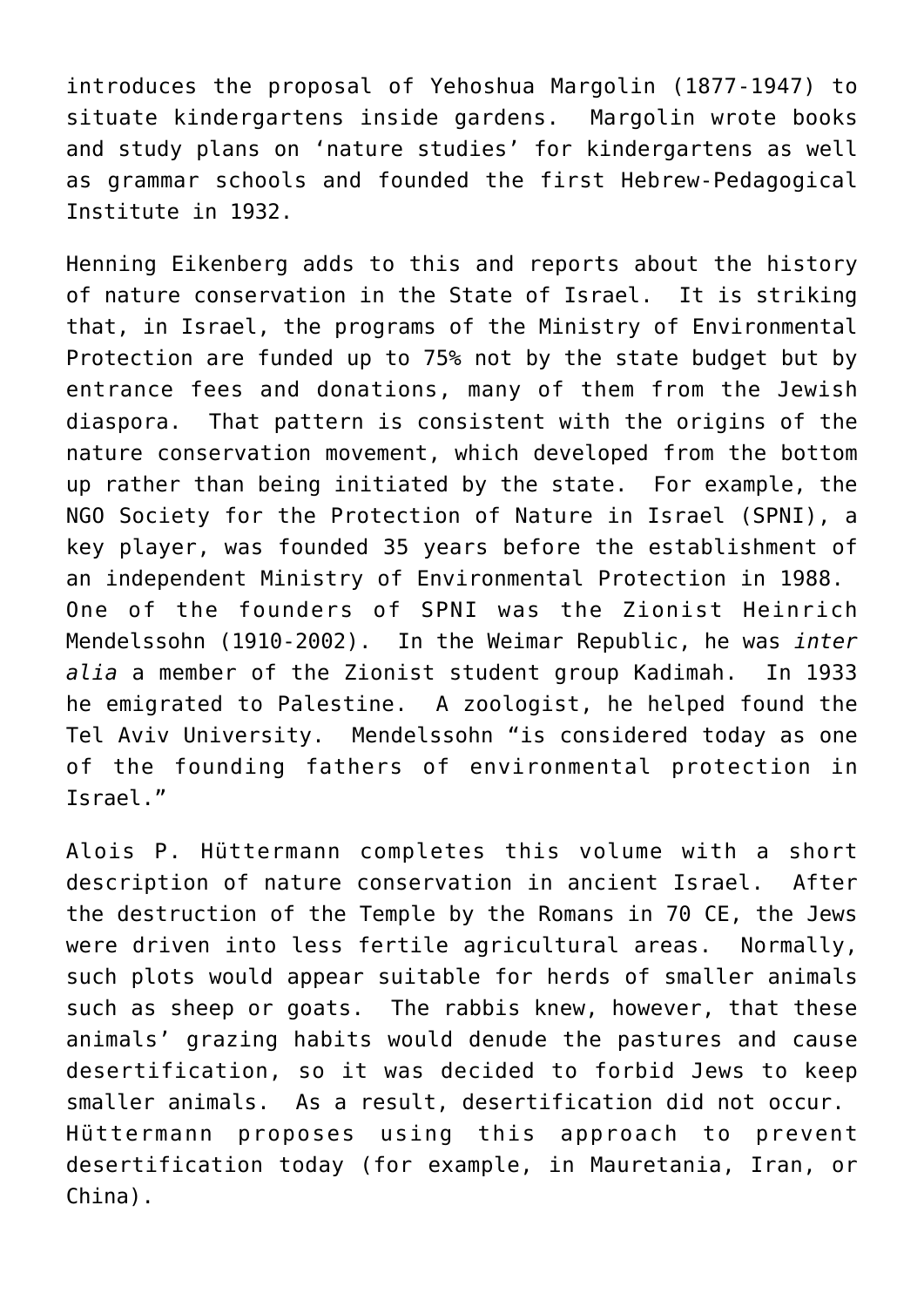## **Siegfried Lichtenstaedter: "Nature Conservation and Judaism" (1932)**

Appended to the volume is *Nature Conservation and Judaism* by Dr. Siegfried Lichtenstaedter. A 48-page text published in 1932, it is a very significant document about the German nature conservation movement. It is based on a speech given by the author "on March 4, 1931, in the framework of a Jewish community study course in Munich." The exclusion of Jews from the nature conservation movement after 1933, the Holocaust, and the impact of anti-Jewish environmentalists after 1945 caused this document simply to be ignored until now. Gert Gröning, Professor of "gardening and open space development" at the University of Art in Berlin (UdK) and one of the founders of critical research into the history of environmental protection and the open space movement in National Socialism and in the Federal Republic of Germany, rescued this text from the oblivion caused by ignorance or the desire to downplay the role of Jews in environmentalism. Born in 1865, Siegfried Lichtenstaedter was a state official and a publicist from 1898 to 1932. From 1897, when his initial work, *Culture and Humanity*, appeared through the Weimar era, he published works on anti-Semitism, such as *Antisemitica* in 1926. As anti-Semitism in imperial Germany was no less widespread than in the Weimar Republic, he often used a Turkish pseudonym, "Dr. Mehemed Emin Efendi."

Lichtenstaedter begins *Nature Conservation and Judaism* by noting that conservation was in fact a new movement, with the Yellowstone National Park in North America, created in 1872, the first big park designed to protect nature. This new-found love of nature stands in opposition to the ancient Roman aversion to the Alps – "foeditas Alpium." Attention to unusual stone outcroppings, the extinction of entire animal species (such as the *Stellerschen* sea-cow *("Borkentier")* first discovered in 1741 that had already disappeared by 1768), or environmental threats to plants drove Lichtenstaedter to seek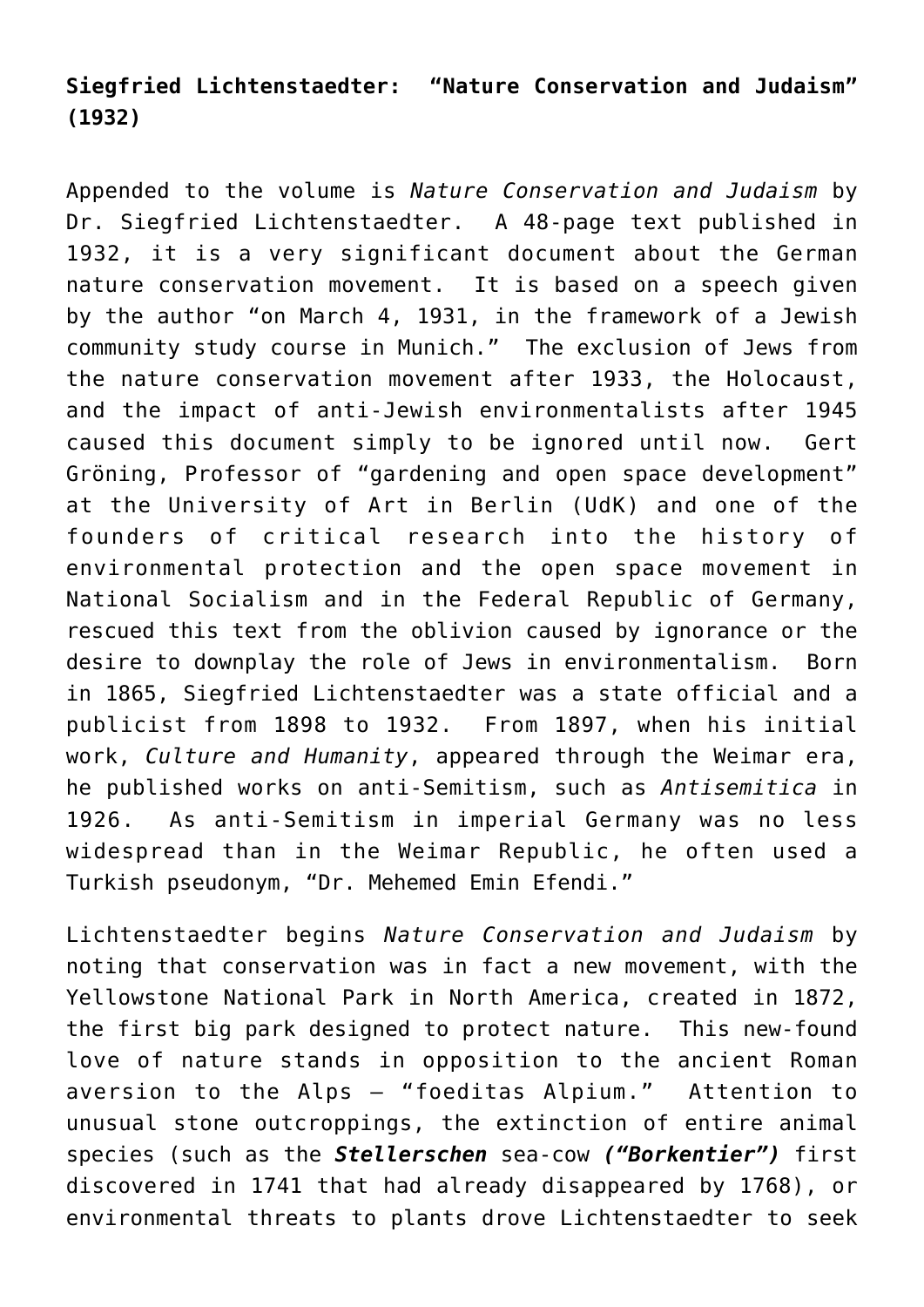the institutional origins of nature conservation. Along with the establishment of various organizations he cites, for example, Bavarian rulings against "disfiguring advertisements" or medieval conservation laws. Nevertheless, he concludes that: "The theoretical foundation is unsatisfactory." Some of his findings are undoubtedly problematic, for example, his reference to Swiss nature researcher Paul Sarasin, who called for the protection of "threatened races of men". Similarly, his call for 'linguistic conservation' begs the question as to why languages, that is to say human culture, should be included in nature conservation. Lichtenstaedter's passages dealing with Jewish laws, on the other hand, are very interesting. The first that he mentions and analyzes is the most important: the institution of the Sabbath Year. While the Christian concept of the Sabbath simply views the Seventh Day as a time to rest and think 'about God', he shows how universal, pragmatic and sensible the Jewish law of the Seventh Year was:

"When ye come into the land which I give you, then shall the land keep a sabbath unto the Lord. Six years thou shalt sow thy field, and six years thou shalt prune thy vineyard, and gather in the fruit thereof; But in the seventh year shall be a sabbath of rest unto the land, a sabbath for the Lord: thou shalt neither sow thy field, nor prune thy vineyard. That which groweth of its own accord of thy harvest thou shalt not reap, neither gather the grapes of thy vine undressed: for it is a year of rest unto the land."[\[ii\]](#page--1-0)

Lichtenstaedter comments that it is doubtful "whether a similar law exists or existed in any other religion." He mentions that in the 1890s, collections were taken up outside Palestine so that Jewish settlers could celebrate the Sabbath year in the Holy Land. It is a proud Judaism that expresses itself so by demarcating the limits of economic exploitation:

"How much higher is our Torah than the conscience of the socalled cultural world!"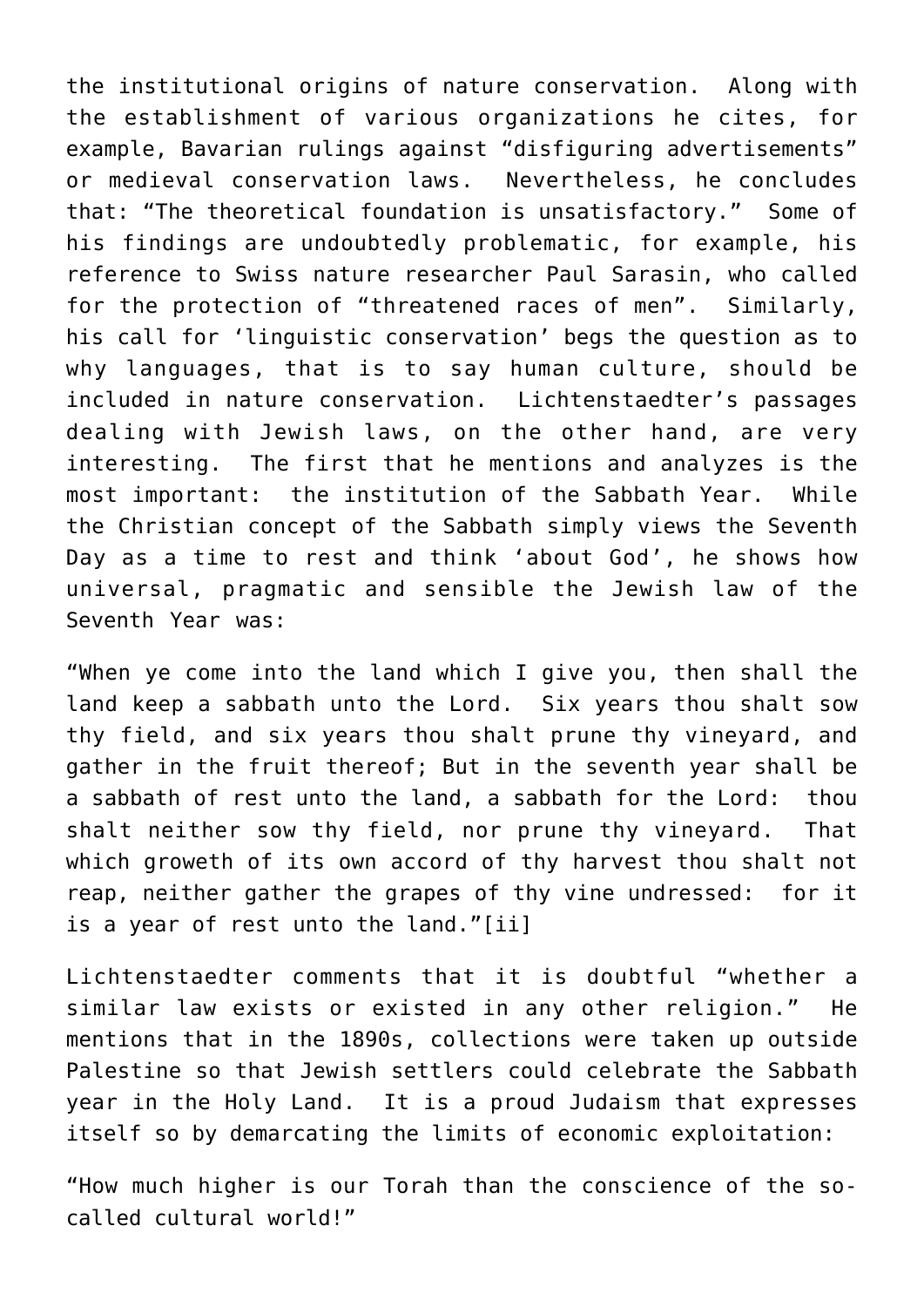He analyzes another law from the book of Moses according to which young birds and eggs that fall together with a nest can be kept, but the mother bird should be let go. This is because the grown mother bird can lay new eggs right away, while the young birds that have fallen as well as the eggs are lost no matter what:

"This is nothing else but a zoological protection of nature – to my knowledge the first such law in the history of religion and culture, as far as it is known to us."

Then he discusses the law *"Bal taschchith"*, "you should not ruin anything", directed specifically at military sieges or victories. The next law, the "prohibition on mixing" is obviously abstruse; it describes among other things the prohibition on wearing "clothing from different cloths (wool and linen)". Even Lichtenstaedter considers it irrational, as the orthodox position, according to which the 1555 Codex *"Schulchan Arush"* is still determining. He dismisses two traditional Jewish approaches, the "fossilized point of view" and the "garbled point of view" as insignificant and unhelpful for tracing the genesis of nature conservation. Much more useful is the approach of trying to "return to the Torah". At any rate, Lichtenstaedter sees the conditions for demonstrating the close relationship between Judaism and nature conservation completely realistically – 1932 – in a sad light:

"By this we do not, by any means, want to underestimate the difficulties and concerns, that pose natural obstacles to a leading role for Judaism. As things stand now, if we were to push ourselves to the fore, the response would be more or less: what? Judaism preaches nature conservation? Then there can be only one solution: Destroy whatever can be destroyed, lay waste what can be laid waste, exterminate what can be exterminated! We must therefore exercise a certain restraint; address narrower, more refined circles rather than the broad public, particularly at a time when it is vulnerable